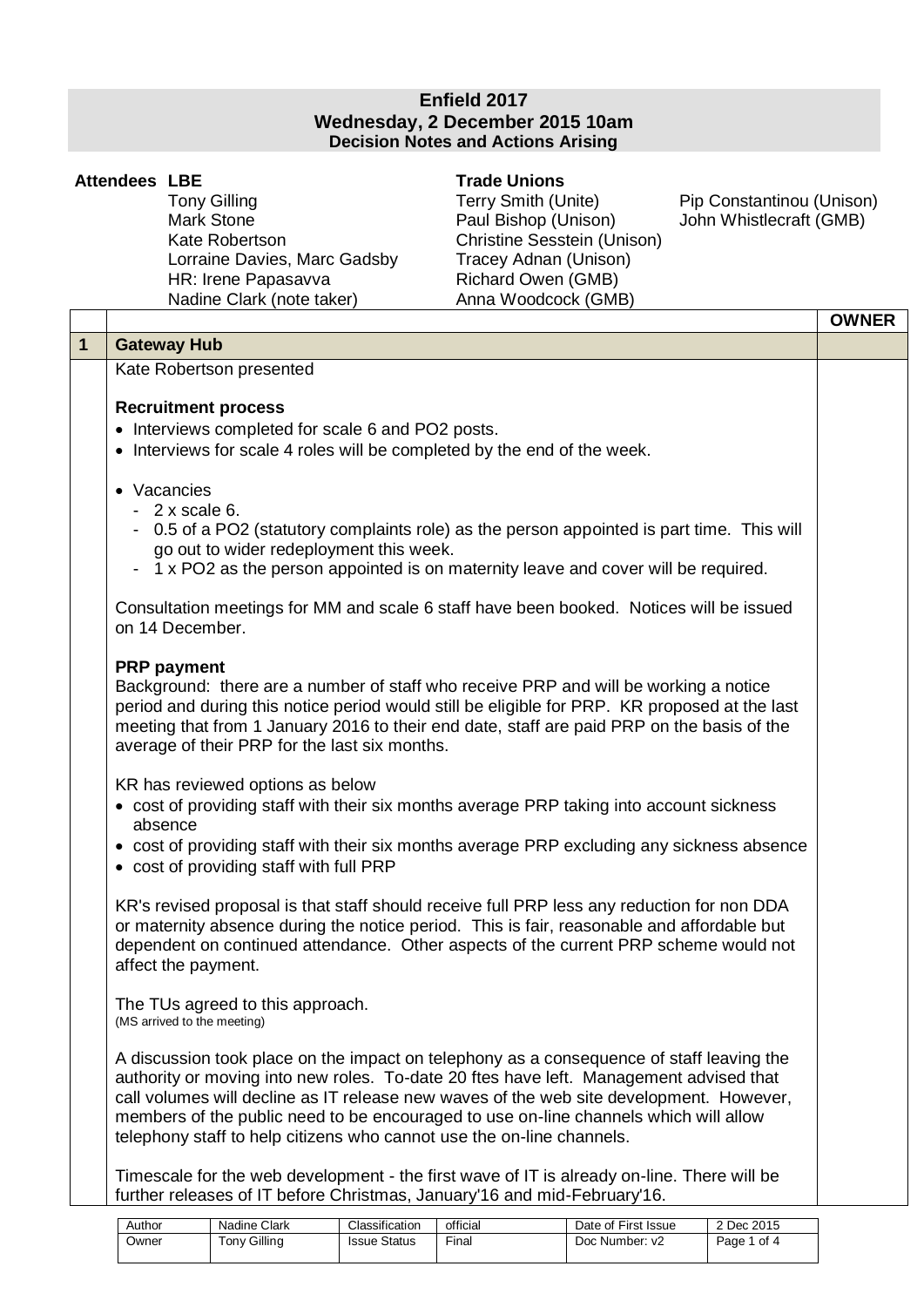|                | KR confirmed that Lagan will continue to be used and there will be no dramatic change in<br>CRM in the near future. Full training on the new CRM will take place.                                                                                                                                                                                                                                                                                                                                                                                                                                                              |           |  |  |  |  |  |
|----------------|--------------------------------------------------------------------------------------------------------------------------------------------------------------------------------------------------------------------------------------------------------------------------------------------------------------------------------------------------------------------------------------------------------------------------------------------------------------------------------------------------------------------------------------------------------------------------------------------------------------------------------|-----------|--|--|--|--|--|
|                | Rotas for January'16 are being looked at now to see how staff will be allocated in January.<br>At the beginning of January very few staff will be working on the on-line channels and will<br>be handling telephony work. CMB have been informed that call waiting times will increase<br>in the next few months due to the changes that management are implementing. The<br>ultimate key success factor is whether the service has helped the customer to resolve the<br>matter they have contacted the Council about. Resolution is being measured and 70% of<br>calls are being resolved but this figure needs to increase. |           |  |  |  |  |  |
|                | The top 200 processes which cover approximately 90% of contacts to the authority will be<br>monitored to see how the service handles the call and to measure the success of the whole<br>end-to-end customer experience which will include operational service performance.<br>Services need to set achievable resolution timescales if we are to reduce the substantial<br>amount of chasing and avoidable contact we currently receive. In addition, the Council will<br>be launching a new automated switchboard in 2016.<br>(KR left the meeting)                                                                          |           |  |  |  |  |  |
| 2 <sup>2</sup> | <b>Directorate Restructure</b>                                                                                                                                                                                                                                                                                                                                                                                                                                                                                                                                                                                                 |           |  |  |  |  |  |
|                | Irene Papasavva and Tony Gilling presented                                                                                                                                                                                                                                                                                                                                                                                                                                                                                                                                                                                     |           |  |  |  |  |  |
|                | <b>Food Safety Team</b><br>There is a proposed change of post within the Food Safety Team as the service is unable to<br>recruit to a PO2 post, due to the specialist nature of the role. It is proposed that the post is<br>replaced by a SO2 role. Morna Carroll will circulate the report                                                                                                                                                                                                                                                                                                                                   |           |  |  |  |  |  |
|                |                                                                                                                                                                                                                                                                                                                                                                                                                                                                                                                                                                                                                                |           |  |  |  |  |  |
|                | <b>Schools and Children's Services, Enfield Music Service</b><br>Business Development Manager, MM2 role                                                                                                                                                                                                                                                                                                                                                                                                                                                                                                                        |           |  |  |  |  |  |
|                | TG to circulate the report. Post meeting note: report circulated 3/12/15.                                                                                                                                                                                                                                                                                                                                                                                                                                                                                                                                                      |           |  |  |  |  |  |
|                |                                                                                                                                                                                                                                                                                                                                                                                                                                                                                                                                                                                                                                | <b>TG</b> |  |  |  |  |  |
| $\mathbf{3}$   | <b>Trading Company</b>                                                                                                                                                                                                                                                                                                                                                                                                                                                                                                                                                                                                         |           |  |  |  |  |  |
|                | Lorraine Davies presented<br>Background: a report went to committee in September recommending the creation of a<br>local authority owned company which will provide services including Day Centres.                                                                                                                                                                                                                                                                                                                                                                                                                            |           |  |  |  |  |  |
|                | LD advised that a revised report will be going to Cabinet on 16 December. It is now<br>proposed to have a TUPE arrangement for all staff and new staff will be brought in on the<br>same terms and conditions. Consultation will start following Cabinet.                                                                                                                                                                                                                                                                                                                                                                      |           |  |  |  |  |  |
| 4              | <b>Reardon Court</b>                                                                                                                                                                                                                                                                                                                                                                                                                                                                                                                                                                                                           |           |  |  |  |  |  |
|                | Lorraine Davies presented                                                                                                                                                                                                                                                                                                                                                                                                                                                                                                                                                                                                      |           |  |  |  |  |  |
|                | In April Legionella was reported at Reardon Court and since then major work has been<br>undertaken in an attempt to resolve this issue and ensure the safety of both residents and<br>staff. Unfortunately it is no longer possible to sustain the temporary fixes in place and<br>undertake the necessary work to remedy the situation. A decision has been taken to close<br>the facility and make alternative arrangements for those who are service users.<br>Management can maintain the regime of interim measures in order to do a planned decant<br>of users.                                                          |           |  |  |  |  |  |
|                | Staff have been kept informed of the situation and LD advised that they have been fantastic<br>throughout this time. Further staff meetings will take place next week so LD can take on<br>board issues raised.                                                                                                                                                                                                                                                                                                                                                                                                                |           |  |  |  |  |  |
|                | The closure will require an extensive redeployment programme, however, it should be<br>noted that vacancies within ASC will not be recruited to in order to keep the roles open for                                                                                                                                                                                                                                                                                                                                                                                                                                            |           |  |  |  |  |  |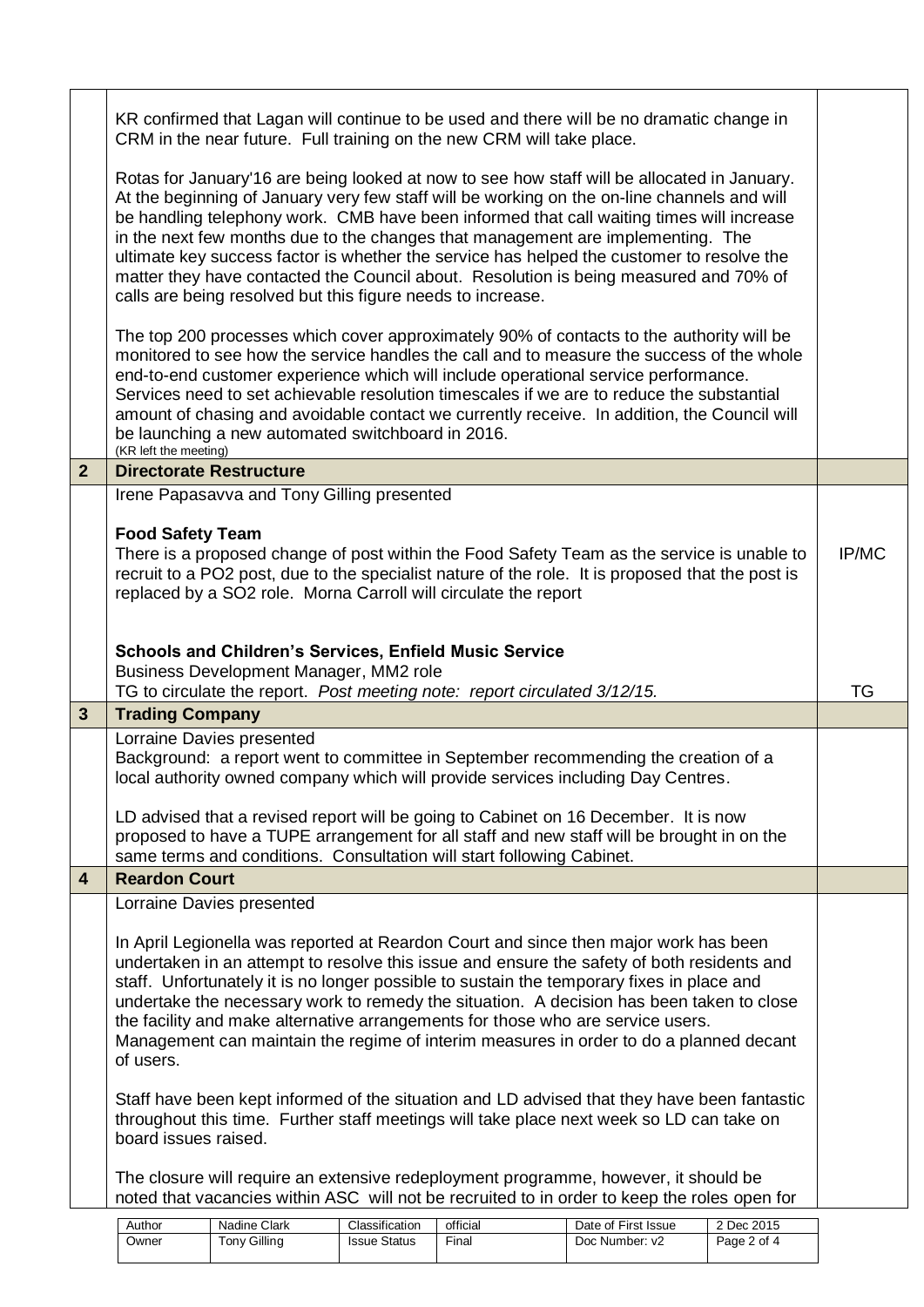|                | existing staff affected by the Reardon Court closure. LD is mindful that some staff have<br>recently been moved to Reardon Court and are now facing another change.                                                                                                                                                                                                                                                                                                                                                                                                                                                                                                                                                                                                                                                                          |                                                           |                     |          |                                                                                                                                                                                  |             |             |
|----------------|----------------------------------------------------------------------------------------------------------------------------------------------------------------------------------------------------------------------------------------------------------------------------------------------------------------------------------------------------------------------------------------------------------------------------------------------------------------------------------------------------------------------------------------------------------------------------------------------------------------------------------------------------------------------------------------------------------------------------------------------------------------------------------------------------------------------------------------------|-----------------------------------------------------------|---------------------|----------|----------------------------------------------------------------------------------------------------------------------------------------------------------------------------------|-------------|-------------|
|                | <b>Timeline</b><br>There will be a phased approach to the closure of the facility as different requirements have<br>to be met for the users. It is anticipated that within two – three months a significant number<br>will have been moved.<br>PB made reference to a list of requested documents that the TUs requested copies of. LD<br>advised that she is collating the documents and will be send those available by the end of<br>the week. LD further advised:<br>• DAR - not yet signed as feedback from the director of Regeneration and Environment is<br>awaited.<br>• Staff letter - not yet issued. A 'draft' of the letter will be sent to the TUs.<br>The responsible officer is Matthew Mulvany who is reporting to John Griffiths. It was agreed<br>future communications to the TUs will be channeled through Tony Gilling |                                                           |                     |          |                                                                                                                                                                                  |             |             |
|                | (LD and MG left the meeting)                                                                                                                                                                                                                                                                                                                                                                                                                                                                                                                                                                                                                                                                                                                                                                                                                 |                                                           |                     |          |                                                                                                                                                                                  |             |             |
| 4              | <b>Assessment Hub</b>                                                                                                                                                                                                                                                                                                                                                                                                                                                                                                                                                                                                                                                                                                                                                                                                                        |                                                           |                     |          |                                                                                                                                                                                  |             |             |
|                |                                                                                                                                                                                                                                                                                                                                                                                                                                                                                                                                                                                                                                                                                                                                                                                                                                              | it is anticipated the majority would leave in March 2016. |                     |          | Voluntary redundancies - 70 requests received. Release and notice dates to be agreed, but                                                                                        |             |             |
|                | next meeting.                                                                                                                                                                                                                                                                                                                                                                                                                                                                                                                                                                                                                                                                                                                                                                                                                                |                                                           |                     |          | Recruitment to MM roles taking place this week and assessments for officers being<br>undertaken over the course of the next few weeks. A detailed update will be provided at the |             | <b>SMcT</b> |
| $5\phantom{1}$ | Minutes of the meeting 18 November 2015                                                                                                                                                                                                                                                                                                                                                                                                                                                                                                                                                                                                                                                                                                                                                                                                      |                                                           |                     |          |                                                                                                                                                                                  |             |             |
|                | • Nepotism<br>- TG provided feedback on his discussions with Kate Robertson and confirmed that<br>alternatives are being reviewed, however the reporting line will be to KR. A strategy is<br>required in the long term. TG will pursue the matter and keep the TUs informed.                                                                                                                                                                                                                                                                                                                                                                                                                                                                                                                                                                |                                                           |                     |          |                                                                                                                                                                                  |             | TG<br>TG    |
|                | • Estate Management Review<br>- CS raised concern at the number of staff who want to leave. TG replied that the<br>Neighbourhood office roles could provide ideal redeployment opportunities.                                                                                                                                                                                                                                                                                                                                                                                                                                                                                                                                                                                                                                                |                                                           |                     |          |                                                                                                                                                                                  |             |             |
|                | • People Transport<br>- TG will ask Irene Papasavva to provide feedback to the TUs.<br>- AW requested information on how had the two cited roles been defined as specialized<br>roles and also wants to ensure that the two roles are made available to redeployees.<br>TG to follow up and report back to the TUs.<br>- AW and RO met with James Rolfe and Bob Griffiths last week and were advised that<br>information on the temporary arrangements for the next ten days would be provided.<br>This information is still awaited.                                                                                                                                                                                                                                                                                                        |                                                           |                     |          |                                                                                                                                                                                  |             |             |
| 6              | <b>Business Support</b>                                                                                                                                                                                                                                                                                                                                                                                                                                                                                                                                                                                                                                                                                                                                                                                                                      |                                                           |                     |          |                                                                                                                                                                                  |             |             |
|                | Recruitment                                                                                                                                                                                                                                                                                                                                                                                                                                                                                                                                                                                                                                                                                                                                                                                                                                  |                                                           |                     |          |                                                                                                                                                                                  |             |             |
| $\overline{7}$ | - 65 applications have been received for 1 x scale 5 post.<br><b>Finance Hub</b>                                                                                                                                                                                                                                                                                                                                                                                                                                                                                                                                                                                                                                                                                                                                                             |                                                           |                     |          |                                                                                                                                                                                  |             |             |
|                | Recruitment<br>- 3 completed applications have been received to date for 5 x MM roles<br>- 4 applications received for the HOS role<br>- 9 redeployees have applied for the scale 6 post                                                                                                                                                                                                                                                                                                                                                                                                                                                                                                                                                                                                                                                     |                                                           |                     |          |                                                                                                                                                                                  |             | TG          |
| 8              | <b>Ernst and Young</b>                                                                                                                                                                                                                                                                                                                                                                                                                                                                                                                                                                                                                                                                                                                                                                                                                       |                                                           |                     |          |                                                                                                                                                                                  |             |             |
|                | Ernst and Young have been appointed to lead the Council's procurement and<br>commissioning activity until at least to 31 March 2016. The previous success criteria will be                                                                                                                                                                                                                                                                                                                                                                                                                                                                                                                                                                                                                                                                   |                                                           |                     |          |                                                                                                                                                                                  |             | MS/TG       |
|                | Author                                                                                                                                                                                                                                                                                                                                                                                                                                                                                                                                                                                                                                                                                                                                                                                                                                       | Nadine Clark                                              | Classification      | official | Date of First Issue                                                                                                                                                              | 2 Dec 2015  |             |
|                | Owner                                                                                                                                                                                                                                                                                                                                                                                                                                                                                                                                                                                                                                                                                                                                                                                                                                        | <b>Tony Gilling</b>                                       | <b>Issue Status</b> | Final    | Doc Number: v2                                                                                                                                                                   | Page 3 of 4 |             |